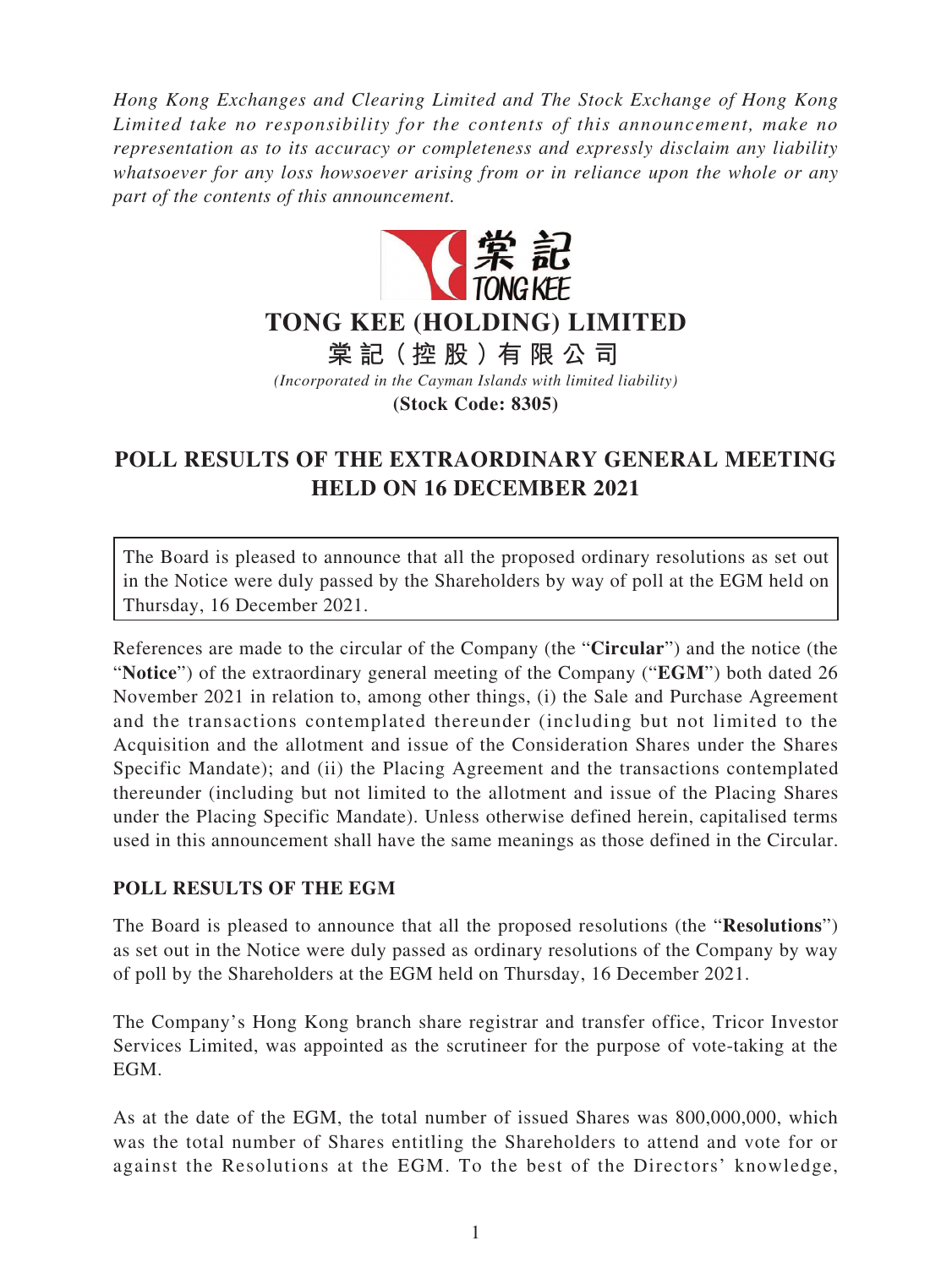information and belief having made all reasonable enquiries, no Shareholder was entitled to attend and abstain from voting in favour of the Resolutions at the EGM as set out in Rule 17.47A of GEM Listing Rules and no Shareholder was required under the GEM Listing Rules to abstain from voting on any of the Resolutions at the EGM. No Shareholder has stated his/her/its intention in the Circular to vote against or to abstain from voting on any of the Resolutions.

The poll results in respect of the Resolutions at the EGM are as follows:

| <b>ORDINARY RESOLUTIONS</b> |                                                                                                                                                                                                                                                                                                                                                                                                                                                                                                       | Number of votes cast $(\% )$ |                     |
|-----------------------------|-------------------------------------------------------------------------------------------------------------------------------------------------------------------------------------------------------------------------------------------------------------------------------------------------------------------------------------------------------------------------------------------------------------------------------------------------------------------------------------------------------|------------------------------|---------------------|
|                             |                                                                                                                                                                                                                                                                                                                                                                                                                                                                                                       | <b>FOR</b>                   | <b>AGAINST</b>      |
| 1.                          | To approve, confirm and ratify the Sale and Purchase 600,000,150<br>Agreement and the transactions contemplated<br>thereunder including but not limited to the grant of<br>the Shares Specific Mandate to allot and issue<br>185,000,000 new Shares and to authorise one or<br>more Directors to do all such acts and things and to<br>make and agree to make such variations of the terms<br>of the Sale and Purchase Agreement which he/she/<br>they consider(s) necessary, desirable or expedient. | $(100\%)$                    | $\Omega$<br>$(0\%)$ |
| 2.                          | To approve, confirm and ratify the Placing 600,000,150<br>Agreement and the transactions contemplated<br>thereunder including but not limited to the grant of<br>the Placing Specific Mandate to allot and issue up to<br>65,000,000 new Shares and to authorise one or more<br>Directors to do all such acts and things and to make<br>and agree to make such variations of the terms of the<br>Placing Agreement which he/she/they consider(s)<br>necessary, desirable or expedient.                | $(100\%)$                    | $\Omega$<br>$(0\%)$ |

*Note:* Please refer to the Notice for full text of the Resolutions.

As more than 50% of the votes were cast in favour of the Resolutions, all the Resolutions were duly passed as ordinary resolutions by the Shareholders at the EGM.

> By order of the Board **Tong Kee (Holding) Limited Heung Chung Sum** *Chairman and Executive Director*

Hong Kong, 16 December 2021